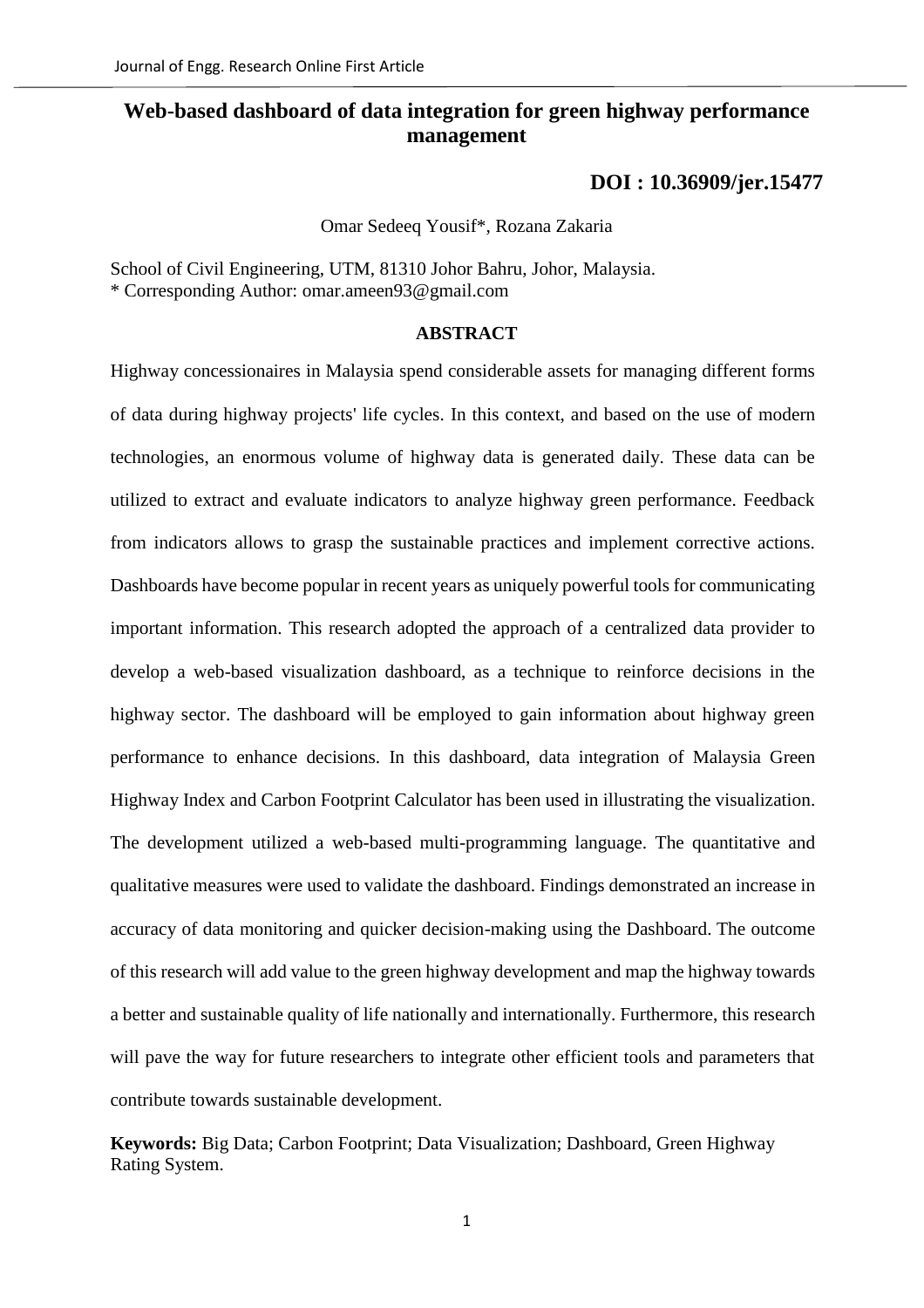#### **INTRODUCTION**

Today global data generation is huge and daunting (Perra, Rossi, Samay, & Vespignani, 2020). We depend on a large variety of instruments and sources of knowledge, and massive volumes of data can be analyzed on numerous social and environmental phenomena. This circumstance brought a new and demanding requirement: to obtain meaningful information from such data to be able to explore beyond it (Berengueres & Ferran, 2020). So, the mutual scare element is the capacity to recognize that data and reproduce value from it (Vila, Estevez, & Fillottrani, 2018). Different principles were created to tackle the quality and usage of data in organizations. Determining data efficiency and the integration of multiple sources of data to get useful information, monitoring the performance, and taking the right decision (Hafifi Che Wahid et al., 2019).

Malaysia Highways are among the country's most crucial infrastructures, and they play a critical function in a country's social and economic growth. Malaysia highway authority is committed to contributing to the government's target for greenhouse gas (GHG) emissions reductions. The introduction of the "Malaysia Green Highway Index (MyGHI)" in 2014 was introduced which concerns in-depth sustainable practices. However, highway authority, concessionaire, and University Technology Malaysia (UTM) extend their study in 2018 to a holistic assessment of the impact of Malaysian highways on the environment. They establish the Carbon Footprint Calculator (CFC) to calculate the greenhouse gases emissions and to assess the impact on the national environment. In Malaysia highway management, the green assessment data are converted into usable information (Ramlia et al., 2019). This information is used to help relevant decisions at various stages and processes during the life cycle of a highway project (Yousif et al., 2018).

Once the number of highway projects increased over time, a large amount of data had to be managed. The data from MyGHI and CFC are varied and big and need to be integrated, managed, and visualized. A web-based dashboard for Malaysia's green highway data integration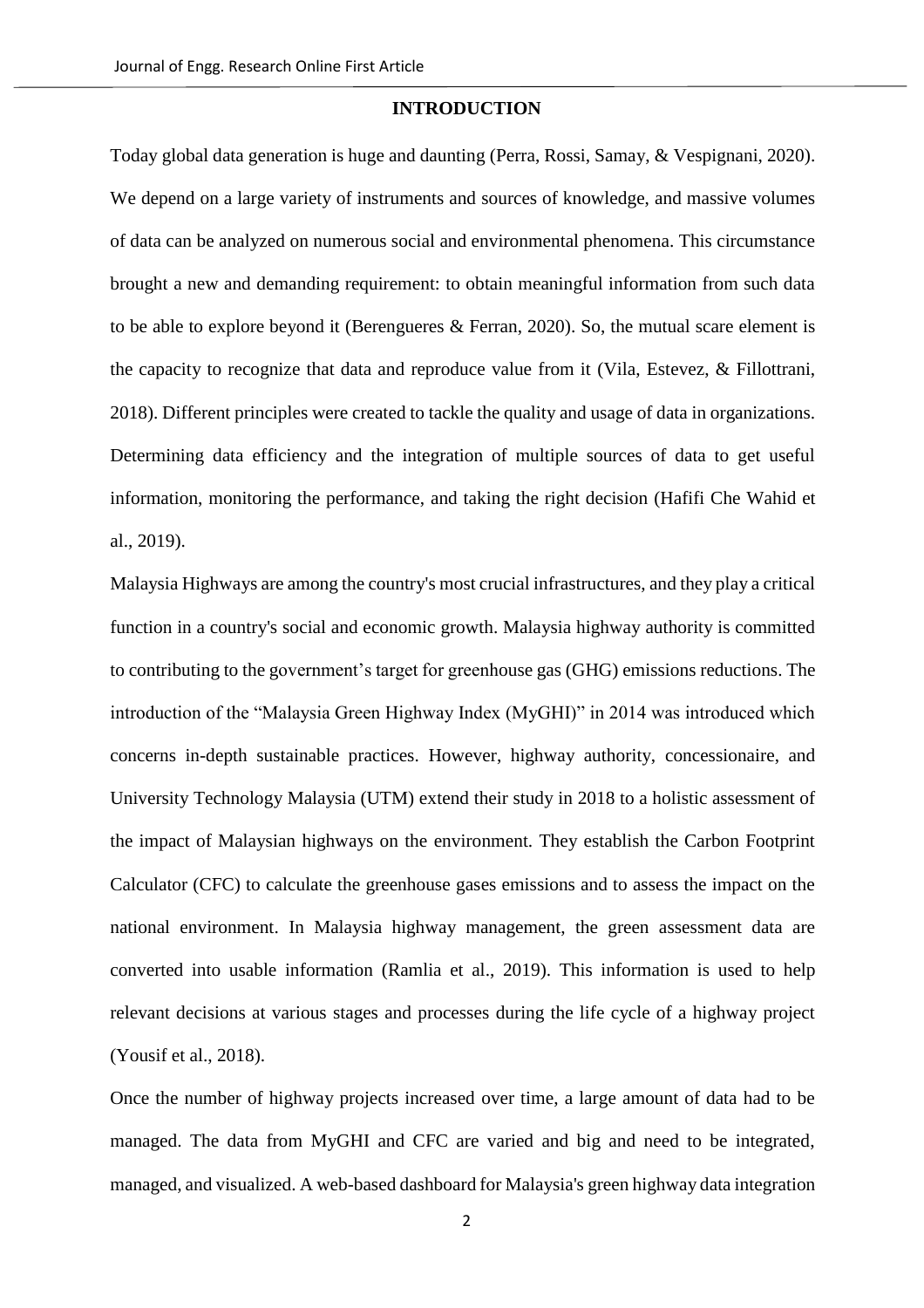framework is established to represent the overall evaluation process of the green project's assessment. This data integration would include insight on GHG pollution levels that can be used to build a stronger pollution management strategy. This data integration is useful for highway assessment and visualizing the green performance.

This research built a bridge between the MyGHI, the CFC of the highway projects, and the important decision support system. The decisions that will be aided are wide-ranging from implementing green initiatives to help reduce the GHG emissions from highways lifecycle, and strategies to increase their green scores for all MyGHI criteria. The developed dashboard uses the dynamic website system, which is known as a form of web software, and applies the approach of systematic and solid application creation to ensure product quality and standard (Yahaya, Ibrahim, & Deraman, 2017). To offer a user-friendly experience for integrating MyGHI and CFC data, a graphical user interface (GUI) was developed by using multiprogramming languages. This Web-based GUI Called Malaysia Green Highway Dashboard. There are several practical applications of the dashboard (Gowthami & Kumar, 2017). This research dashboard can be used to identify the high levels of GHG emissions during the project's lifecycle and can note the changes in the green performance according to MyGHI criteria.

### **METHODOLOGY**

At present, both MyGHI and CFC data in different structural forms are stored in different various spreadsheets and reports. The data from highway concessionaires regarding the CO2 emissions from each element of CFC plus the scoring obtained for each category of MyGHI, all these data are individual and to reach this data is not easy and simple, as a result, both projects are independent of each other and works as a separate entity meanwhile they should work as one entity. Therefore, data integration and visualization are needed to enhance the evaluation of data efficiency. So, the gap here is the two projects complement each other for the highway projects sustainability. Therefore, to fill this gap, there is a need for a comprehensive approach for integrating MyGHI with CFC and to visualize and displays this comprehensive integration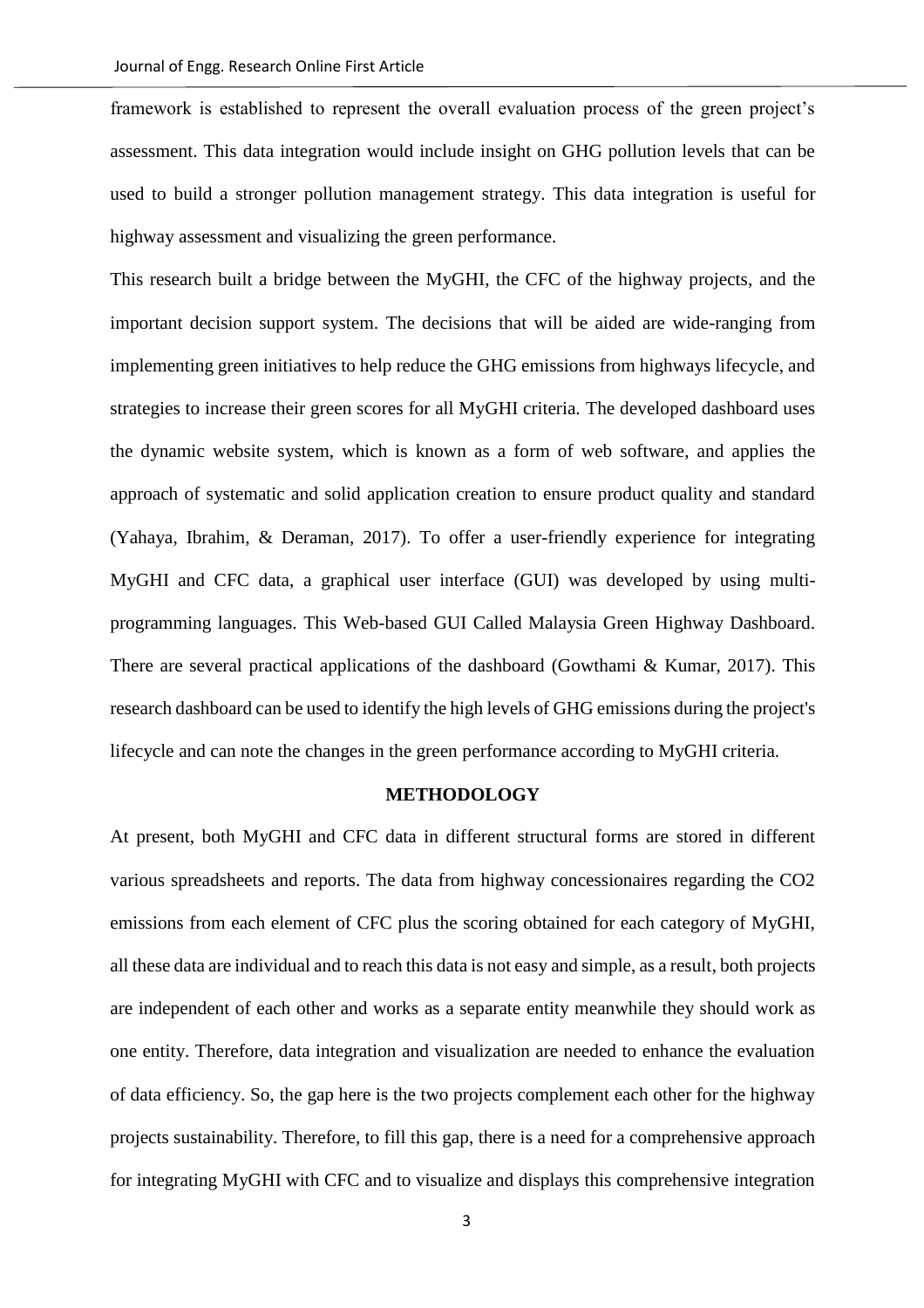into one interface that unites the two projects together and represents a quick decision-making system that can be developed by the web-based dashboard. To solve such a problem the initial steps were carried out at the beginning of the research from identifying the problem, determining the research area, aim, objectives, and scope of the research study followed by significance and novelty of the research to achieve the aim. Figure 1 presents the structural functionality of the research. However, the experimental framework for dashboard development can be seen in figure 2.



**Figure 1.** Structural functionality of the research



**Figure 2.** An experimental framework for dashboard development

## **ARCHITECTURAL SYSTEM DESIGN AND MODELLING OF DASHBOARD**

An applied Centralized Data Provider (CDP) for the Decision Support System (DSS) for integrating MyGHI data with CFC must comprise three master capabilities: collecting the data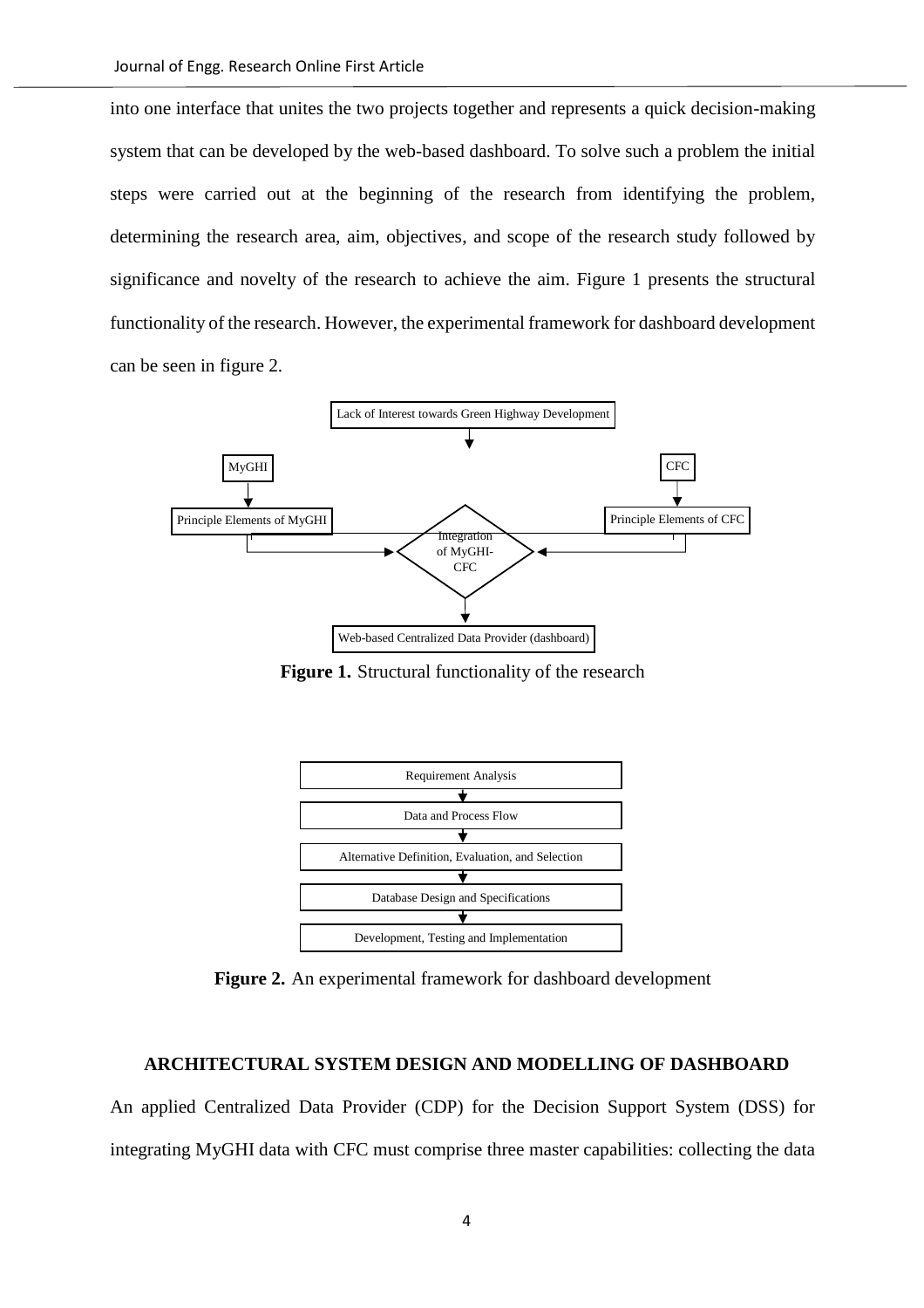and saving it in the database, creating the concessioner's profile, and displaying the analyzed data. Through the dashboard development stage, these abilities were considered. The DSS can be utilized to guide the top management in the process of highway assessment and enhancing new green-certified projects. The web-based integration dashboard architectural system is shown in Figure 3. This shows that upon entering the website, the user can choose which evaluation presents.



**Figure 3.** Web-based integration dashboard architectural system

Many studies that adopted and developed monitoring systems in the construction industry. The core principle of monitoring systems is to transform data into information, to make it useful, Table 1 is a summary of some of these studies. In the table, the previous studies were analyzed and sort them into categories according to the context of the research, clearly can notice that monitoring systems were developed for most aspects of the construction industry, furthermore, the core of the researches study was briefly addressed with the most important keywords were mentioned.

|  |  | Table 1. Summary studies of some integrating monitoring tools in the construction industry. |
|--|--|---------------------------------------------------------------------------------------------|
|--|--|---------------------------------------------------------------------------------------------|

| <b>Research</b> | Important keywords | The core of the research | Authors |
|-----------------|--------------------|--------------------------|---------|
| context         |                    | area                     |         |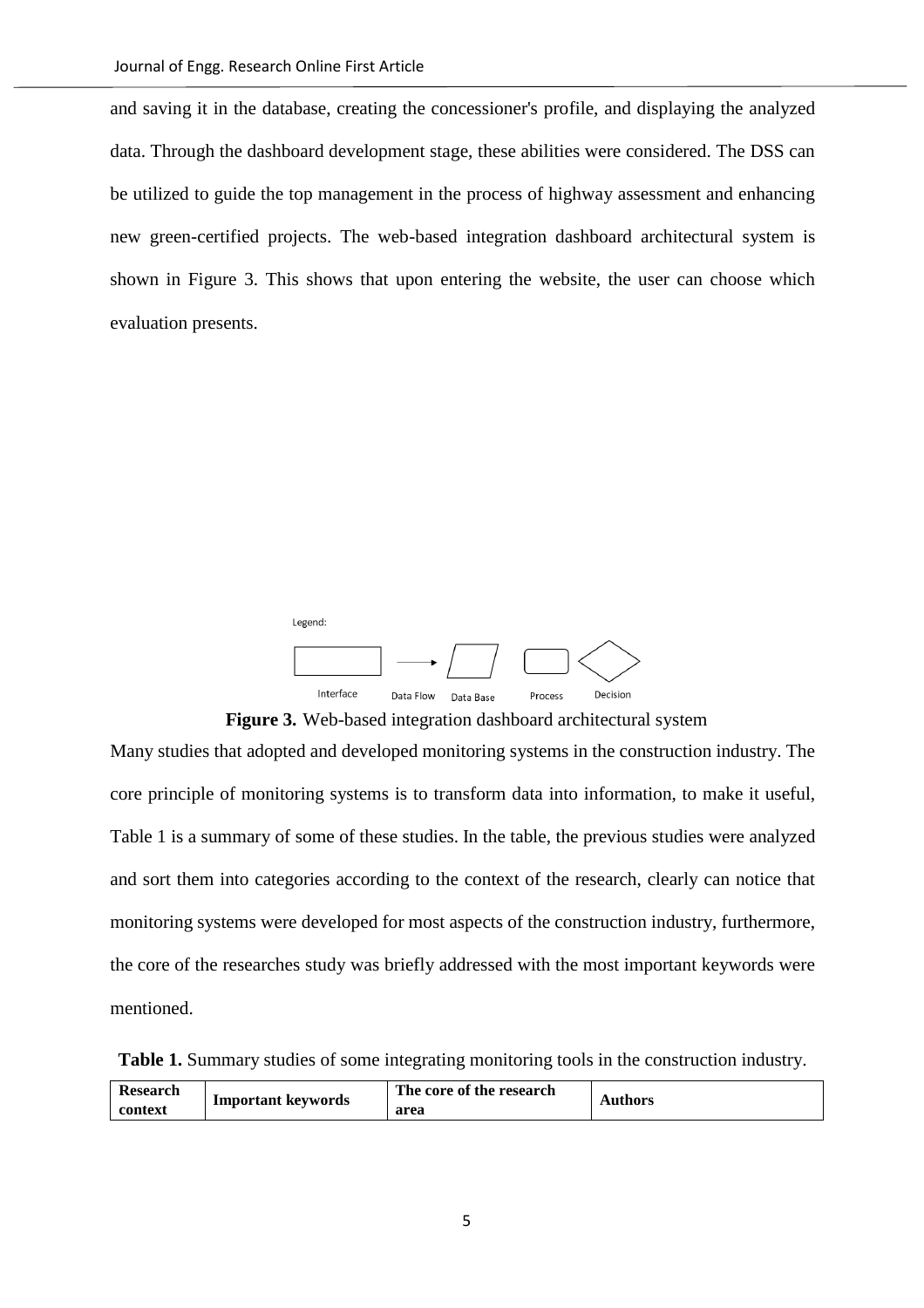| Health $&$<br>safety                            | Risk, hazards, privacy,<br>compliance                                                    | Develop a construction risk<br>map, a structural health<br>monitoring system, and a<br>framework for storing and<br>analyzing real-time data | "(Antwi-Afari et al., 2018;<br>O'Shea & Murphy, 2020;<br>Oswald, Sherratt, & Smith,<br>$2018$ "             |
|-------------------------------------------------|------------------------------------------------------------------------------------------|----------------------------------------------------------------------------------------------------------------------------------------------|-------------------------------------------------------------------------------------------------------------|
| Stage<br>monitoring                             | Feedback control, stage<br>analysis                                                      | Develop a system for<br>information integration                                                                                              | "(Gao, Zhou, Liang, Weng, &<br>Zhu, 2020; Li, Xue, Li, Hong, &<br>Shen, 2018; Liu et al., 2020)"            |
| Energy<br>monitoring                            | Saving, consumption,<br>efficiency                                                       | Develop multi-technologies<br>integration tool for energy<br>management                                                                      | "(Ali, Coté, Heidarinejad, &<br>Stephens, 2019; Degha, Laallam,<br>& Said, 2019; Jradi et al., 2018)"       |
| <b>Smart</b><br>monitoring                      | IoT, BIM, sensors, smart<br>buildings                                                    | Develop multi-technologies<br>integration tools for building<br>monitoring                                                                   | "(Edirisinghe & Woo, 2020;<br>Ferreira, Resende, & Martinho,<br>2018; Shi et al., 2020)"                    |
| Water<br>managemen<br>t                         | Water quality,<br>microcontroller, sensors                                               | Develop an intelligent water<br>management system using<br>multi-technologies                                                                | "(Mirauda, Capece, & Erra, 2020;<br>Sirombo, Filippi, Catalano, &<br>Sica, 2017; Yasin et al., 2021)"       |
| Facility<br>managemen<br>t                      | Sensors, data processing,<br>building life cycle                                         | Develop a predictive<br>integrated analysis tool for<br>the facility management<br>system                                                    | "(Arslan, Riaz, & Munawar,<br>2017; Gouda Mohamed,<br>Abdallah, & Marzouk, 2020;<br>Quinn et al., 2020)"    |
| Data<br>managemen<br>t and<br>visualizatio<br>n | Information modeling,<br>heterogeneous data, real-<br>time monitoring                    | Develop a big data<br>management system by<br>integrating multi-<br>technologies                                                             | "(Gara, Zakaria, Aminudin,<br>Adzar, & Yousif, 2021; Lv, Li,<br>Lv, & Xiu, 2020; Yousif et al.,<br>$2021$ " |
| Disaster and<br>emergency<br>response           | Unmanned aerial vehicles,<br>wireless sensor,<br>evacuation/rescue route<br>optimization | Develop an emergency<br>response system                                                                                                      | "(Chen, Liu, & Wu, 2018;<br>Kamilaris & Prenafeta-Boldú,<br>2018; Park et al., 2018)"                       |
| Waste<br>managemen<br>t                         | Solid waste,<br>Environmental impact,<br>Conservation of resources                       | Develop a construction waste<br>management system                                                                                            | "(Espuny et al., 2021; Suomi,<br>Serkkola, & Korhonen, 2017;<br>Yusof, Jidin, & Rahim, 2017)"               |
| Predictive<br>maintenanc<br>e                   | Decision support system,<br>detection, forecasting                                       | Develop a real-time<br>information system for<br>prediction                                                                                  | "(Cheng, Chen, Chen, & Wang,<br>2020; Massaro, Galiano, Meuli, &<br>Massari, 2018; Tsai et al., 2019)"      |

#### **DASHBOARD INTERFACE DEVELOPMENT**

A dashboard (GUI) that be similar to somewhat the dashboard of a vehicle's, arranges and displays the information in a manner that is easy to understand. This dashboard project aims to integrate and present information from multiple components which as MyGHI and CFC into one integrated display, it is referred to as MyGHI-DASHBOARD. This interface is designed as a web application. It includes a command where users can simply click and the application responds to that command, also the users can interact with the application using images, boxes, hyperlinks, and graphs rather than text. The user interface (UI) is what the user sees, the user cannot access the source code of the interface.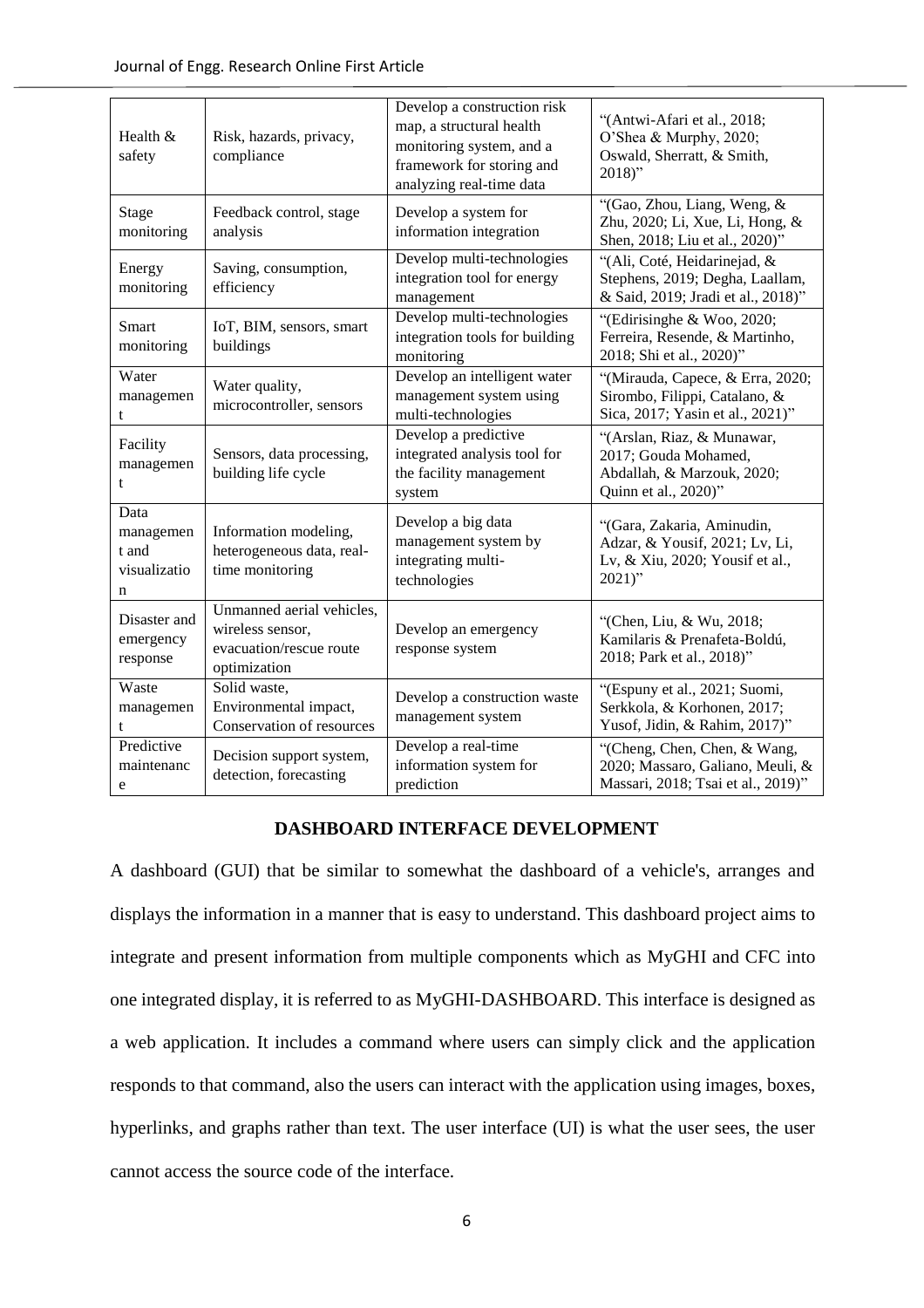The homepage of the dashboard is often crucial, it will give clients the first indication when they enter the website, so it should be integrated and appealing to magnetize clients to come back over. Anyone who looks into the main site will see the first interface that appeared in the MyGHI Dashboard website as shown in Figure 4. The home page is the web site's primary or major Web page. The home page is being utilized to make access to other pages of the dashboard by including links to prioritize pages and information regarding the dashboard features. Meanwhile, the website uses the home page to magnetize clients to register to access the dashboard.



**Figure 4.** Dashboard website home page

Homepage and all other dashboard pages are divided into several parts according to positions: header, footer, right and left bars. User's personal information such as their username and profile picture will be shown in the header navigation bar of the dashboard. On the left sidebar of the dashboard, there are widgets, the widget is a common term for the UI component which helps the user to communicate with the software. Widgets show information and promote the user to respond in a variety of different ways. Its features include switches, dropdown menus, pop-up tabs, search boxes, and tabs, it is called the sidebar menu as shown in Figure 5. In essence, through the sidebar, we can browse and monitor the two projects that were integrated into this dashboard, as will be discussed in detail in the following sections.

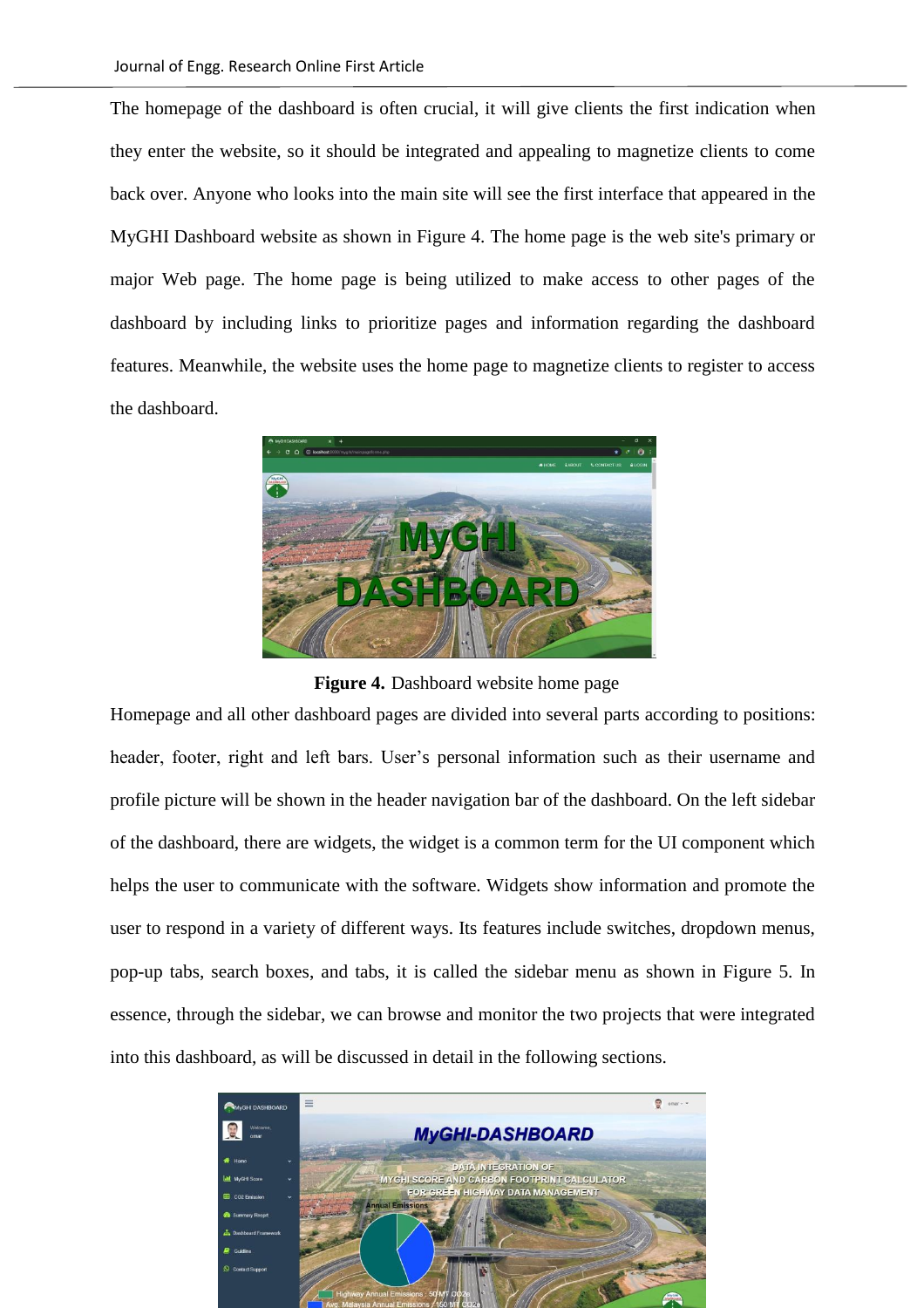## **Figure 5.** MyGHI user dashboard interface

### **Myghi assessment**

The MyGHI comes with categories and levels. Under the MyGHI Score section at the sidebar, users can find "MyGHI Categories", "MyGHI Levels" and specific information related to each concessioner such as PLUS, BESRAYA, KESAS, and all the rest of the concessioner list. The user needs to simply click on what he is looking for to display according to the workflow as shown in Figure 6. The workflow mapping in Figure 6 shows the whole sub-sections available under the MyGHI Score section.



**Figure 6.** Workflow mapping for MyGHI assessment menu

For every concessioner, registered users are only allowed to view and monitor the performance of the main criteria scorecard, total scores, and certification level. In addition, users can generate a report by clicking on the print button. The report will be generated in pdf format. This report will be printed for evidence and record purposes as shown in Figure 7.

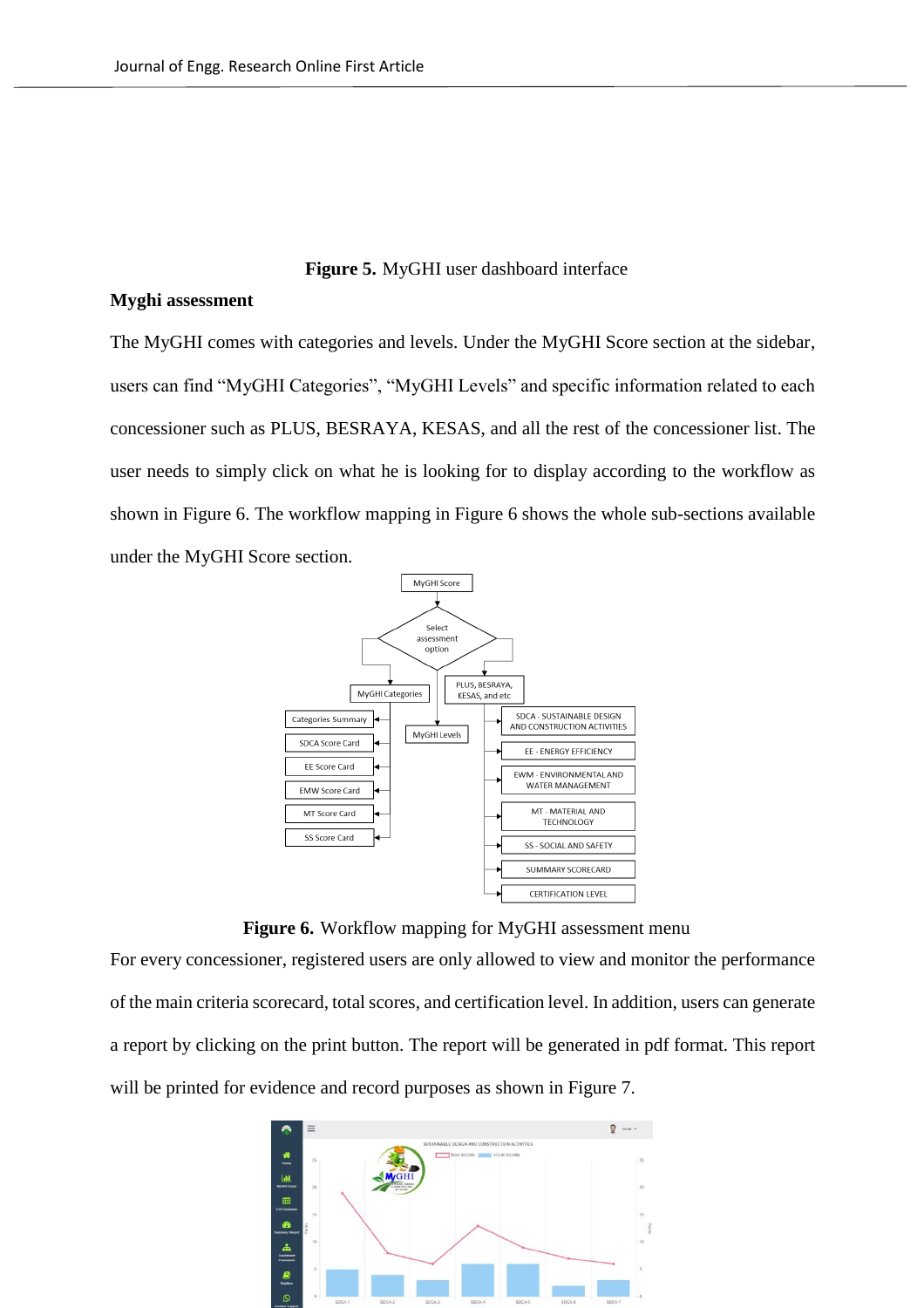#### **Figure 7.** Concessioner (X) MyGHI-SDCA scorecard

# **CFC assessment**

The CFC comes with categories and elements. Under the CFC Assessment section, users can find Emission factors and specific information related to each concessioner such as PLUS, BESRAYA, KESAS, and all the rest of the concessioner list. The user needs to simply click on what he is looking for to display according to the workflow as shown in Figure 8. The workflow mapping in Figure 8 shows the whole sub-sections available under the CFC section.



**Figure 8.** Workflow mapping for CFC Assessment menu

For every concessioner, users are only allowed to view and monitor the performance of elements and total emissions. In addition, users can generate a report by clicking on the print button. The report will be generated in pdf format. This report will be printed for evidence and record purposes as shown in Figure 9.

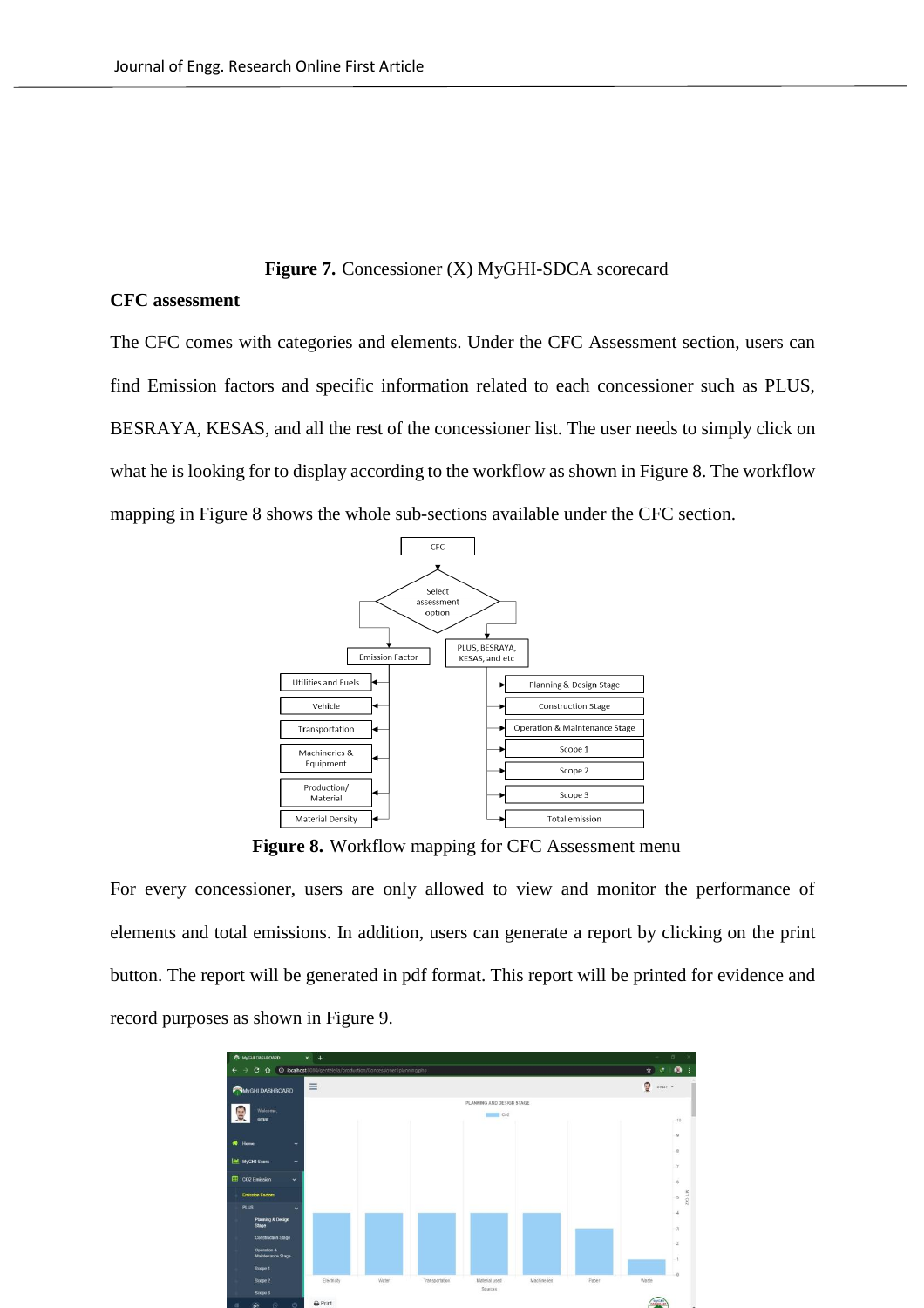**Figure 9.** Concessioner (X) planning and design stage carbon emissions

#### **VALIDATION OF THE INTEGRATION DASHBOARD**

During the development, several test methods were used to validate the performance of the system. System testing offers manual and automatic means to run and check the application functionality, evaluate if it satisfies defined criteria or intended outcomes. To deliver high standards, the system places a priority on reliability and integrity. Also, for software testing, the Black Box testing method is used as an approach to examining the functionality of the application without peering into its internal structures. This method is used to let users who are not experienced with the internal structures of the system, providing inputs and verify the outputs against the expected outcome (Xu, 2017). The following are several different detailed function tests.

**1)** User Registration Test: User registration is an important process to access the dashboard, it's required to assure system functionality. Testing the registration form is not as simple as testing a static page because it requires connecting to the database and writing (insert) user information into the database, user information needs to be unique, otherwise, the database will return an error message. A test case has been performed and all succeed as shown in Table 2. While testing we try to find any errors in the system and database connections. The test has verified the entries comply with the terms and conditions that have been set up in the system and correctly entered into the database.

| <b>Test case</b>                                                                                  | <b>Test</b><br>result |
|---------------------------------------------------------------------------------------------------|-----------------------|
| Username, Email, password, organization, position, upload profile picture all are empty<br>fields | <b>Success</b>        |
| The password is in masked form when entered                                                       | <b>Success</b>        |
| The password cannot be "copied" or "pasted"                                                       | <b>Success</b>        |
| Test email format is illegal (example@example.xxx)                                                | <b>Success</b>        |

|  |  | Table 2. User Registration Test |  |
|--|--|---------------------------------|--|
|--|--|---------------------------------|--|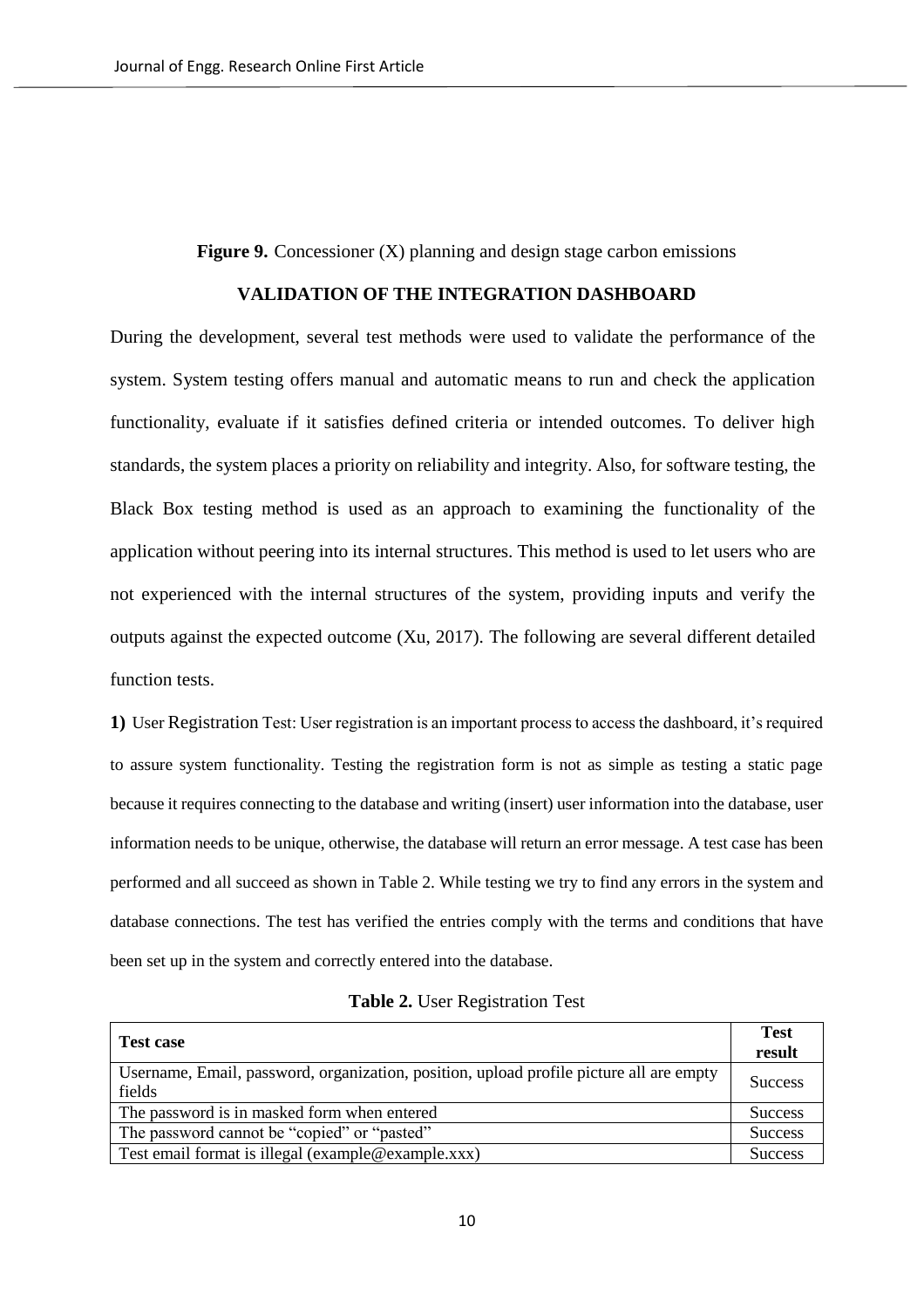| The login button labeled "login in" runs and will be routed to the login page by clicking<br>on it | <b>Success</b> |
|----------------------------------------------------------------------------------------------------|----------------|
| In case the user left fields blank, the notification message will be shown.                        | <b>Success</b> |
| (Scenario case to validate the data inserted correctly to the database)                            |                |
| Username: omar; Email: omar.ameen93@gmail.com; Password: 0000; Organization:                       |                |
| UTM; Position: Researcher; Upload Profile picture: omar.jpg                                        |                |

**2)** User Login Test: Testing of the user login is very important for any application in terms of the security aspect. When registered users log in by filling in the login form using their login information, thereafter send it to the webserver, follow it directly the system will check if the username is existing in the database and the password entered for this username is the same as the password in the database, via this process, the server picks the right login credentials, sets a session cookie in the user browser and the dashboard UI is accessed. The session cookie is used for all further communications with the webserver, authenticating the user as a logged-in user. If the user entered a wrong username or password or even entered a non-existent username a warning message will show up and the user will remain on the same page. Therefore, need to write a test for the user login, the test is performed to assure the application's functionality, all test cases have been performed and all are succeeded. The following are the results of the user login test details as shown in Table 3.

| <b>Test case</b>                                                                                                                  | <b>Test</b>    |
|-----------------------------------------------------------------------------------------------------------------------------------|----------------|
|                                                                                                                                   | result         |
| By clicking the "Tab" key on the keyboard the user will maneuver or access the<br>different controls.                             | <b>Success</b> |
| The password is in masked form when wrote                                                                                         | <b>Success</b> |
| The password cannot be "copied" or "pasted"                                                                                       | <b>Success</b> |
| Through entering valid information and clicking on the "Login" button or pressing "Enter<br>key" the user will log in             | <b>Success</b> |
| The user is not capable of log in with an invalid username and password and a warning<br>message is displayed.                    | <b>Success</b> |
| In case the user left fields blank, the notification message will be shown.                                                       | <b>Success</b> |
| The reset password button labeled "lost your password?" runs and will be routed to the<br>"Contact Us" section by clicking on it" | <b>Success</b> |
| The create account button labeled "create account" runs and will be routed to the<br>"registration page" by clicking on it        | <b>Success</b> |

**Table 3.** User Login Test

**3)** Graphical User Interface Test: Within this section the method of evaluating the application's graphical user interface, to ensure it meets the specifications. This is normally done through the use of a variety of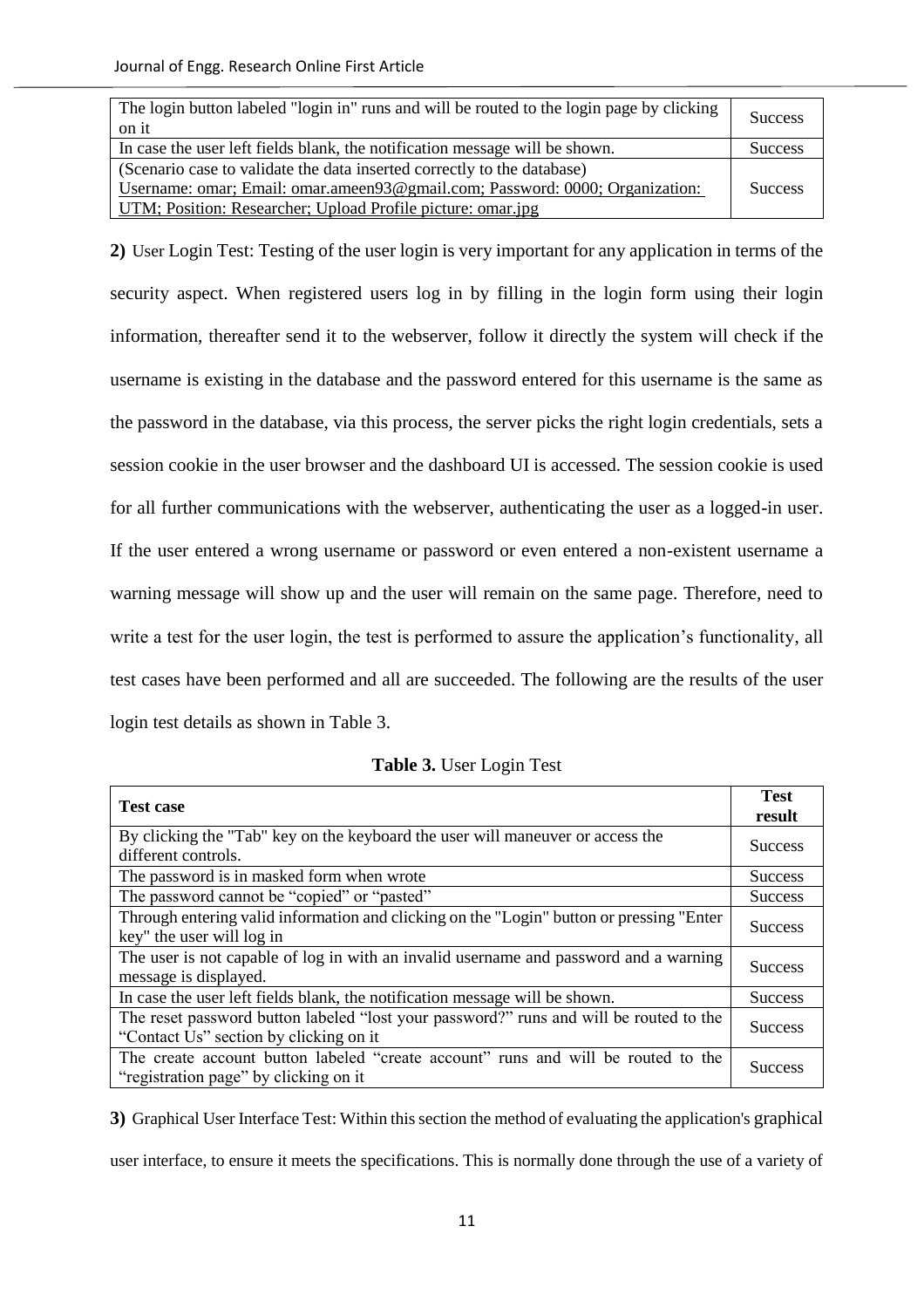test cases, this testing technique is used to identify the presence of defects in the software. GUI examination is an evaluation of the graphical components to ensure that the application works best perfectly. GUI validation includes inspecting the displays with controls and testing the functionality of the website to users on varying configurations of browser operation systems and machines. Tested on Microsoft Edge, Firefox, Google Chrome, and Apple Safari, all test case results are succeeded as shown in Table 4.

| <b>Table 4. GUI Test</b> |  |
|--------------------------|--|
|                          |  |

| <b>Test case</b>                                                                                                              | <b>Test</b>    |
|-------------------------------------------------------------------------------------------------------------------------------|----------------|
|                                                                                                                               | result         |
| All icons and controls are available on the UI, including textbox, controls, and<br>connections, which are correctly arranged | <b>Success</b> |
| The font style and width of the labels are visible and easy to understand                                                     | <b>Success</b> |
| The scale and coloring of the various UI components shall be as per the requirements                                          | <b>Success</b> |
| The interface is flexible and can conform to various screen and system configurations                                         | <b>Success</b> |
| When logging in, the user will not log out by pressing the Back button.                                                       | <b>Success</b> |
| All navigations and events like keypress/mouse click                                                                          | <b>Success</b> |
| Verify data integrity                                                                                                         | <b>Success</b> |
| The date field and numeric field formats                                                                                      | <b>Success</b> |
| Graphs/charts appear according to the standards and the data are correct                                                      | <b>Success</b> |
| The images have good clarity                                                                                                  | <b>Success</b> |
| and are properly aligned                                                                                                      |                |
| The error message shall be delivered in RED color where relevant                                                              | <b>Success</b> |

#### **CONCLUSION**

This research develops a new framework to build a bridge between the MyGHI, the CFC of the highway projects, and the important decision support system. This study transformed the integration into the web-based dashboard. This dashboard will develop a new creative program for the construction industry and especially for the highway sector. This integrated application ensures an effective, simple, fast, and smarter program to monitor green highway performance, monitor carbon emissions, and smarter important decisions making. The proposed system would greatly revolutionize the way data are gathered, processed, and handled by fulfilling the needs of customers and the priorities of organizations in improving the decision-making systems of concessionaires.

This innovation is making the assessment process more user-friendly and efficient, reducing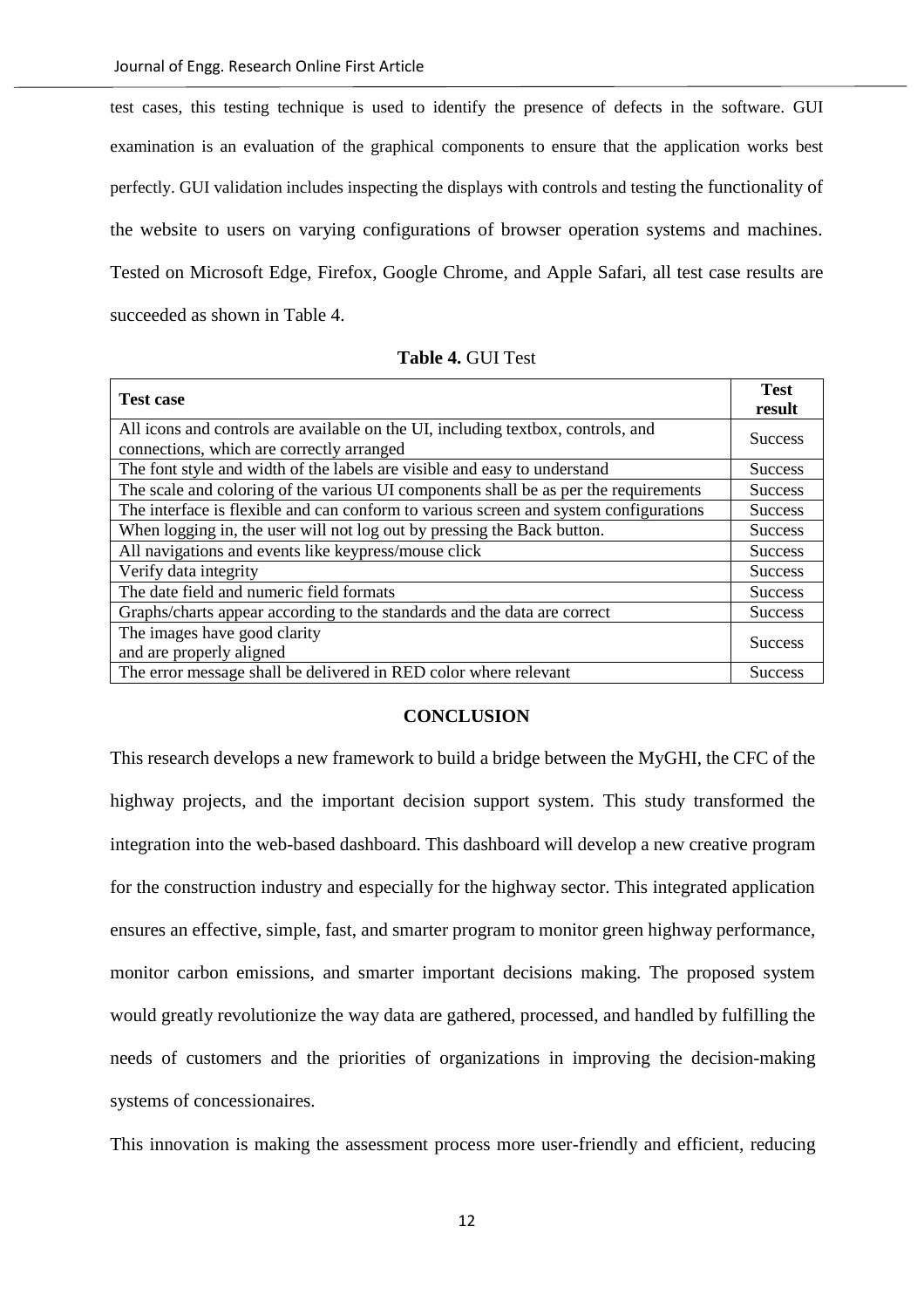data complexity, easy data collaboration, and data integrity. The developed web-based dashboard will display data and results of the evaluations for all of the criteria of MyGHI and elements of CFC for each concessionaire. The dashboard has been successfully validated using various functional and non-functional tests, the tests are to identify the agreement level of the users on the functionality, reliability, usability, efficiency, and portability of the dashboard. This project can be utilized by governmental authorities and be incorporated into their existing tools for more and better green-certified highway development locally and globally. This integration can be developed to include financial aspects as well, and further developed an integrated system to include all types of highway and country's roadways.

#### **REFERENCES**

- **Ali, A. S., Coté, C., Heidarinejad, M., & Stephens, B.** (**2019**). Elemental: An open-source wireless hardware and software platform for building energy and indoor environmental monitoring and control. *Sensors, 19*(18), 4017.
- **Antwi-Afari, M. F., Li, H., Edwards, D. J., Pärn, E. A., Owusu-Manu, D.-G., Seo, J., & Wong, A. Y. L.** (**2018**). Identification of potential biomechanical risk factors for low back disorders during repetitive rebar lifting. *Construction Innovation, 18*(2).
- **Arslan, M., Riaz, Z., & Munawar, S.** (**2017, 9-13 July 2017**). *Building Information Modeling (BIM) Enabled Facilities Management Using Hadoop Architecture.* Paper presented at the 2017 Portland International Conference on Management of Engineering and Technology (PICMET).
- **Berengueres, J., & Ferran, P.** (**2020**). Case Studies of Data Visualization in Agile Policy Making.
- **Chen, X.-S., Liu, C.-C., & Wu, I. C.** (**2018**). A BIM-based visualization and warning system for fire rescue. *Advanced engineering informatics, 37*, 42-53.
- **Cheng, J. C. P., Chen, W., Chen, K., & Wang, Q.** (**2020**). Data-driven predictive maintenance planning framework for MEP components based on BIM and IoT using machine learning algorithms. *Automation in Construction, 112*, 103087.
- **Degha, H. E., Laallam, F. Z., & Said, B.** (**2019**). Intelligent context-awareness system for energy efficiency in smart building based on ontology. *Sustainable Computing: Informatics and Systems, 21*, 212-233.
- **Edirisinghe, R., & Woo, J.** (**2020**). BIM-based performance monitoring for smart building management. *Facilities*.
- **Espuny, M., Faria Neto, A., da Motta Reis, J. S., dos Santos Neto, S. T., Nunhes, T. V., & de Oliveira, O. J.** (**2021**). Building new paths for responsible solid waste management. *Environmental Monitoring and Assessment, 193*(7), 1-20.
- **Ferreira, J. C., Resende, R., & Martinho, S.** (**2018**). Beacons and BIM Models for Indoor Guidance and Location. *Sensors, 18*(12).
- **Gao, F., Zhou, H., Liang, H., Weng, S., & Zhu, H.** (**2020**). Structural deformation monitoring and numerical simulation of a supertall building during construction stage. *Engineering Structures, 209*, 110033.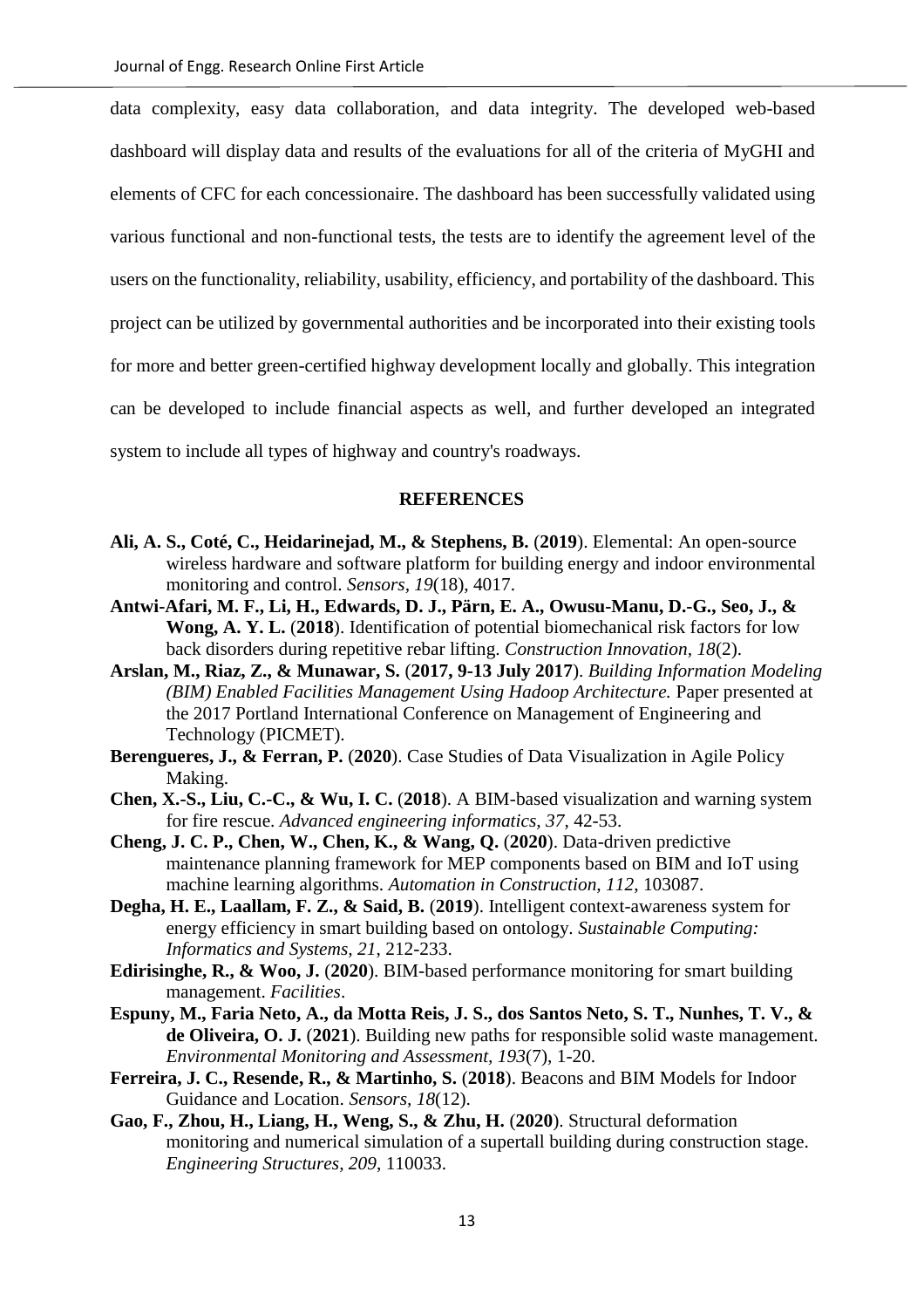- **Gara, J. A., Zakaria, R. B., Aminudin, E., Adzar, J. A., & Yousif, O. S.** (**2021**). The Development of Real-Time Integrated Dashboard: An Overview for Road Construction Work Progress Monitoring. *Journal of Hunan University Natural Sciences, 48*(5).
- **Gouda Mohamed, A., Abdallah, M. R., & Marzouk, M.** (**2020**). BIM and semantic webbased maintenance information for existing buildings. *Automation in Construction, 116*, 103209.
- **Gowthami, K., & Kumar, M. P.** (**2017**). Study on business intelligence tools for enterprise dashboard development. *International Research Journal of Engineering and Technology, 4*(4), 2987-2992.
- **Hafifi Che Wahid, C. M. F., Aminudin, E., Abd Majid, M. Z., Hainin, M. R., Mohd Satar, M. K. I., Mohd Warid, M. N., . . . Ahmad, N. F.** (**2019, 2019/04/24**). *Carbon footprints calculator of highway pavement rehabilitation: The quantification of carbon emissions per unit activity.* Paper presented at the 10th Malaysian Road Conference & Exhibition 2018.
- **Jradi, M., Arendt, K., Sangogboye, F., Mattera, C., Markoska, E., Kjærgaard, M., . . . Jørgensen, B.** (**2018**). ObepME: An online building energy performance monitoring and evaluation tool to reduce energy performance gaps. *Energy and Buildings, 166*, 196-209.
- **Kamilaris, A., & Prenafeta-Boldú, F. X.** (**2018**). Disaster monitoring using unmanned aerial vehicles and deep learning. *Computer Science: Machine Learning*.
- **Li, C. Z., Xue, F., Li, X., Hong, J., & Shen, G. Q.** (**2018**). An Internet of Things-enabled BIM platform for on-site assembly services in prefabricated construction. *Automation in Construction, 89*, 146-161.
- **Liu, G., Chen, R., Xu, P., Fu, Y., Mao, C., & Hong, J.** (**2020**). Real-time carbon emission monitoring in prefabricated construction. *Automation in Construction, 110*, 102945.
- **Lv, Z., Li, X., Lv, H., & Xiu, W.** (**2020**). BIM Big Data Storage in WebVRGIS. *IEEE Transactions on Industrial Informatics, 16*(4), 2566-2573.
- **Massaro, A., Galiano, A., Meuli, G., & Massari, S. F.** (**2018**). Overview and application of enabling technologies oriented on energy routing monitoring, on network installation and on predictive maintenance. *International Journal of Artificial Intelligence and Applications (IJAIA), 9*(2).
- **Mirauda, D., Capece, N., & Erra, U.** (**2020**). Sustainable water management: Virtual reality training for open-channel flow monitoring. *Sustainability, 12*(3), 757.
- **O'Shea, M., & Murphy, J.** (**2020**). Design of a BIM Integrated Structural Health Monitoring System for a Historic Offshore Lighthouse. *Buildings, 10*(7).
- **Oswald, D., Sherratt, F., & Smith, S.** (**2018**). Problems with safety observation reporting: A construction industry case study. *Safety Science, 107*, 35-45.
- **Park, S., Park, S. H., Park, L. W., Park, S., Lee, S., Lee, T., . . . Park, S.** (**2018**). Design and Implementation of a Smart IoT Based Building and Town Disaster Management System in Smart City Infrastructure. *Applied Sciences, 8*(11).
- **Perra, N., Rossi, L., Samay, N., & Vespignani, A.** (**2020**). *Charting the Next Pandemic: Data, data, and more data*. Springer International Publishing AG, part of Springer Nature 2019: Springer, Cham.
- **Quinn, C., Shabestari, A. Z., Misic, T., Gilani, S., Litoiu, M., & McArthur, J. J.** (**2020**). Building automation system - BIM integration using a linked data structure. *Automation in Construction, 118*, 103257.
- **Ramlia, M. R., Noorb, Z. Z., Aminudina, E., Hainina, M. R., Zakariaa, R., Zina, R. M., . . . Neardeya, M.** (**2019**). Carbon Footprint Assessment at Rest and Service Area of Malaysia Highway. *CHEMICAL ENGINEERING, 72*.